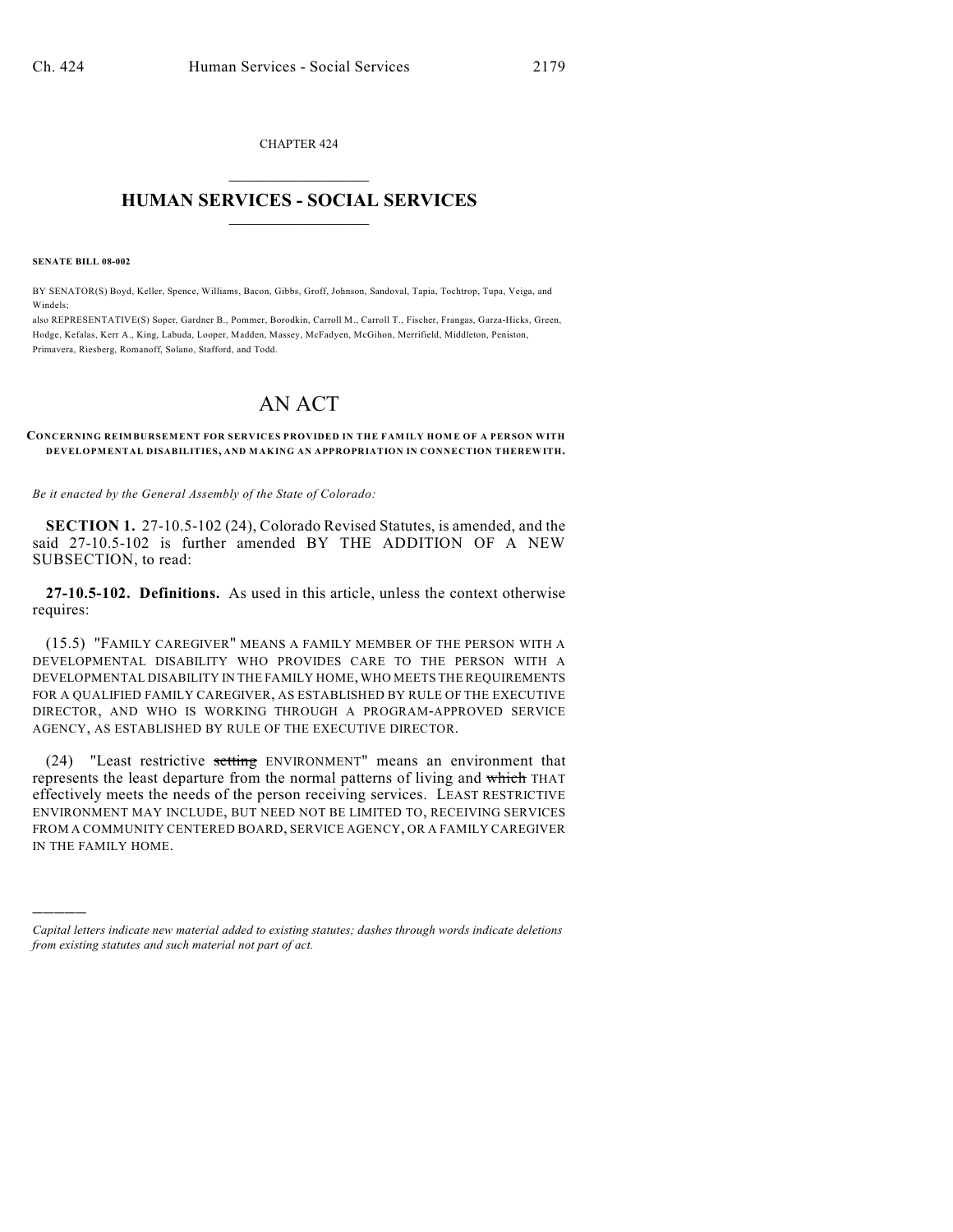**SECTION 2.** 27-10.5-104 (4), Colorado Revised Statutes, is amended BY THE ADDITION OF A NEW PARAGRAPH to read:

**27-10.5-104. Authorized services and supports - conditions of funding purchase of services and supports - boards of county commissioners appropriation.** (4) (a.7) THE DEPARTMENT MAY PURCHASE SERVICES AND SUPPORTS, INCLUDING SERVICE AND SUPPORT COORDINATION, FROM A FAMILY CAREGIVER IF THE EXECUTIVE DIRECTOR HAS DETERMINED THAT THE PROVISION OF A SERVICE OR SUPPORT BY A FAMILY CAREGIVER IN THE FAMILY HOME WOULD PROVIDE THE PERSON RECEIVING THE SERVICE OR SUPPORT WITH THE LEAST RESTRICTIVE ENVIRONMENT.

**SECTION 3.** The introductory portion to 27-10.5-104.5 (3) and 27-10.5-104.5 (3) (a), Colorado Revised Statutes, are amended to read:

**27-10.5-104.5. Service agencies - funds - rules.** (3) The executive director shall promulgate such rules and regulations as are necessary to implement the purchase of services and supports directly or through community centered boards. Such FROM A COMMUNITY CENTERED BOARD, SERVICE AGENCY, OR FAMILY CAREGIVER. THE rules and regulations shall include, but need not be limited to: the following:

(a) Terms and conditions which are necessary to promote the effective delivery of services and supports, INCLUDING THOSE SERVICES AND SUPPORTS DELIVERED BY A FAMILY CAREGIVER;

**SECTION 4. Appropriation - adjustments to the 2008 long bill.** (1) In addition to any other appropriation, there is hereby appropriated, out of any moneys in the general fund not otherwise appropriated, to the department of health care policy and financing, for allocation to the department of human services Medicaid-funded programs, services for people with disabilities - Medicaid funding, community services for people with developmental disabilities administration, for the fiscal year beginning July 1, 2008, the sum of seventeen thousand one hundred thirty-two dollars (\$17,132), or so much thereof as may be necessary, for the implementation of this act. In addition to said appropriation, the general assembly anticipates that, for the fiscal year beginning July 1, 2008, the department of health care policy and financing will receive the sum of seventeen thousand one hundred thirty-two dollars (\$17,132) in federal funds for the implementation of this act. Although the federal funds are not appropriated in this act, they are noted for the purpose of indicating the assumptions used relative to these funds in developing state appropriation amounts.

(2) In addition to any other appropriation, there is hereby appropriated, to the department of human services, for allocation to services for people with disabilities, community services for people with developmental disabilities, administration, for the fiscal year beginning July 1, 2008, the sum of thirty-four thousand two hundred sixty-four dollars (\$34,264) and 0.5 FTE, or so much thereof as may be necessary, for the implementation of this act. Said sum shall be from reappropriated funds received from the department of health care policy and financing out of the appropriation made in subsection (1) of this section.